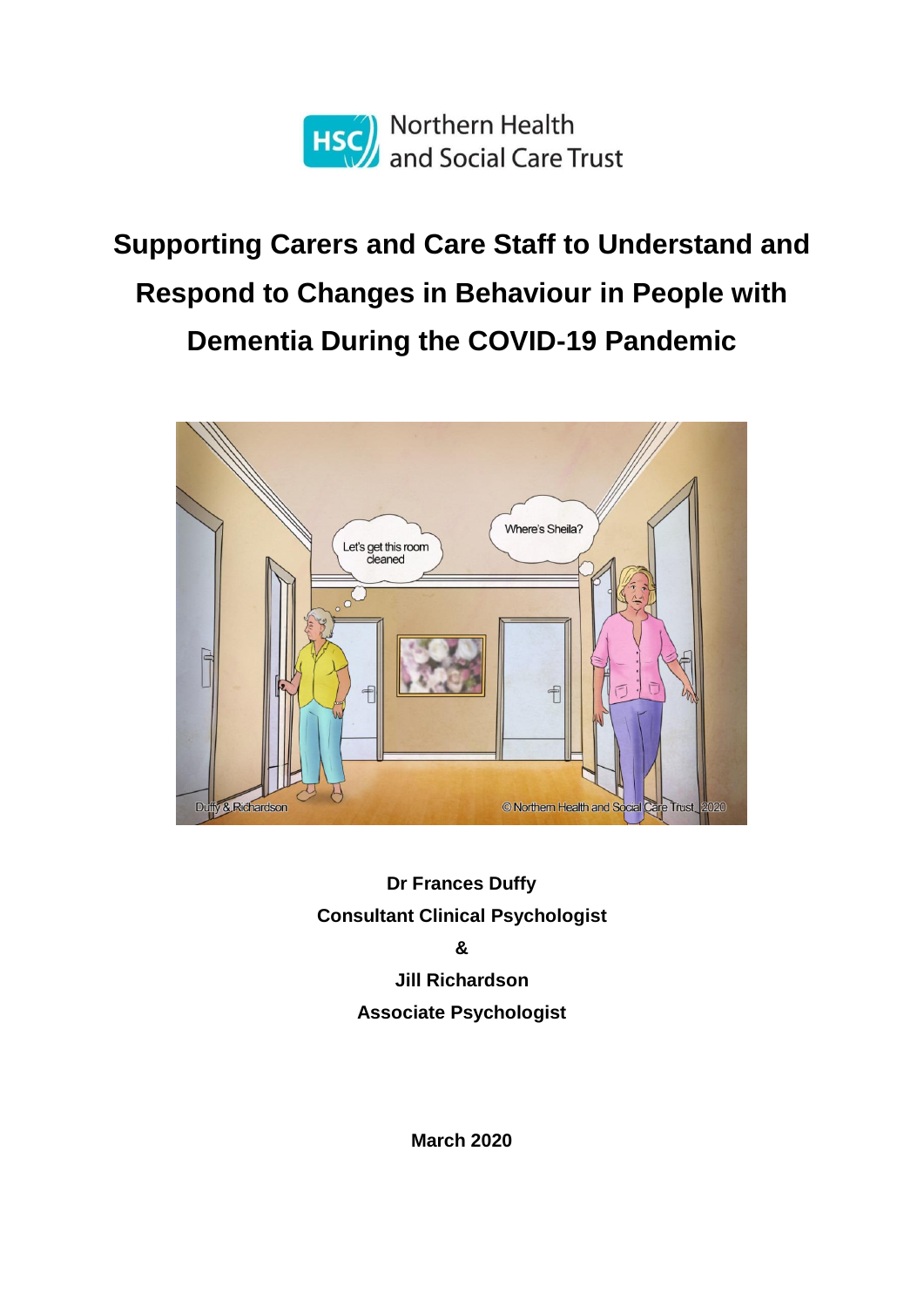**We hope you enjoy this booklet which is designed to provide information to help support people with dementia during the COVID-19 pandemic.**

**Please talk through the suggestions with all family, carers and care staff who are involved in providing support.**

**We hope this booklet will help during this very challenging time and reduce stress and distress for both the person with dementia and those who love and care for them.**

**The original 'Supporting Carers and Care Staff to Understand and Respond to Changes in Behaviour in People with Dementia During the COVID-19 Pandemic' was developed by Dr Frances Duffy, Consultant Clinical Psychologist and Jill Richardson, Associate Psychologist, Psychology Of Older People Service, Northern Health and Social Care Trust (NHSCT). A special thanks to everyone who participated, including the NHSCT Dementia Home Support Team.**

**CLEAR Dementia Care © was originally supported by the Health and Social Care Board, Northern Ireland.** 

**© 2020 Northern Health and Social Care Trust all rights reserved. Not to be reproduced in whole or in part without the permission of NHSCT** 

**CLEAR.DementiaCare@northerntrust.hscni.net** / **enquiries@innovations.hscni.net**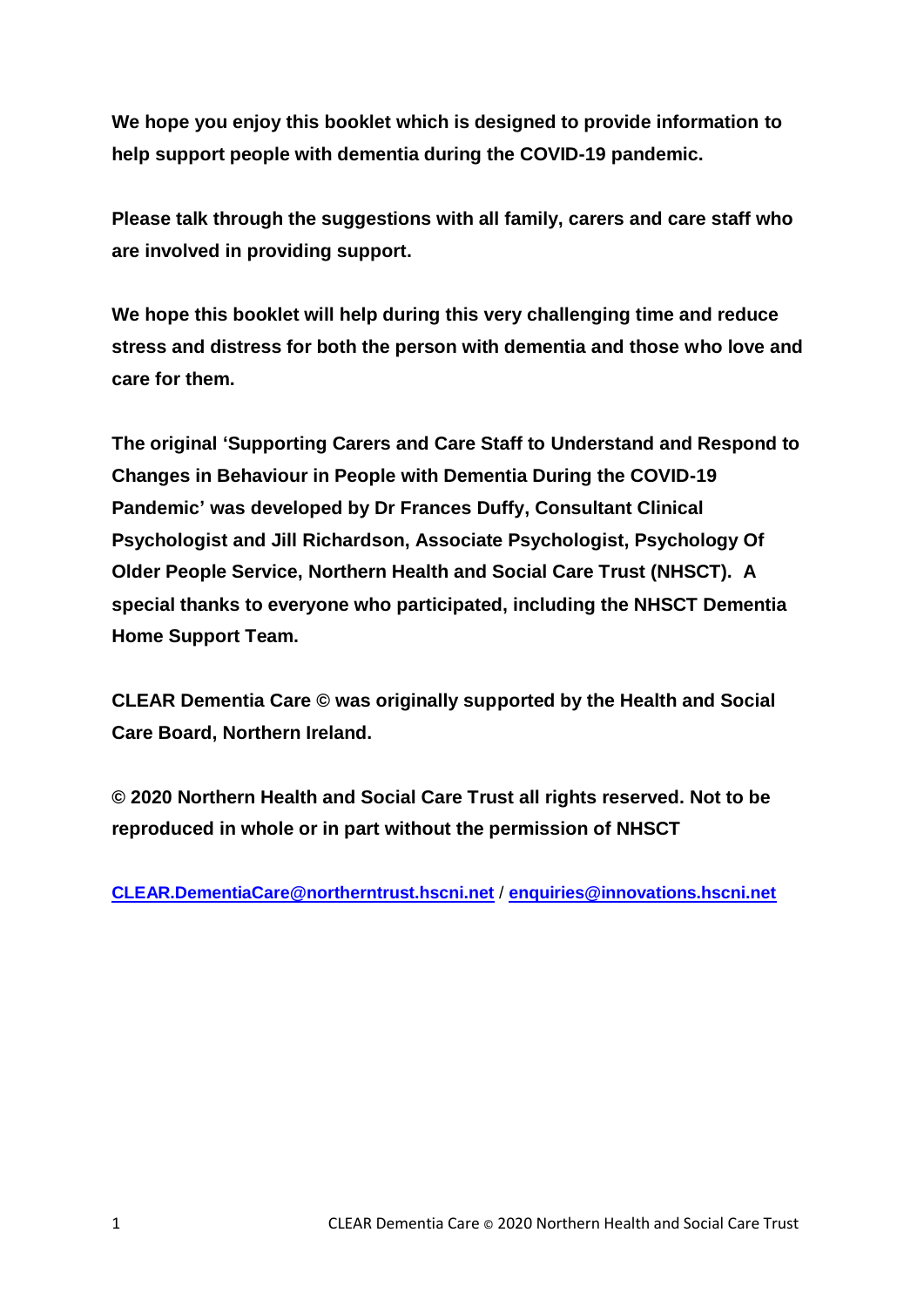## **Context**

Government restrictions have been implemented to protect public health during the COVID-19 pandemic. Many care homes are closed to visitors and people living at home are advised to stay at home.

This document has been created to help carers and care staff to understand potential changes in the behaviour of people with dementia and offer suggestions on appropriate supports.

#### **Carers and care staff**

Carers and care staff will be worried about their own health, their family and those that they love and care for. They are likely to experience a range of emotions, for example feeling anxious, overwhelmed, upset or stressed. They may be worried that they have COVID-19, that they will pass it on to those they care for, or that they will become infected if the person they are caring for becomes infected. These fears are normal and understandable because this pandemic is not like anything we have experienced before.

If colleagues become unwell this can increase anxiety and a sense of vulnerability. There may also be staff shortages which impacts on workload and stress.

Talk to trusted friends and colleagues about how you are feeling. They are likely to be feeling the same.

Develop a routine with as much structure as possible to help you to feel a sense of control at a time where things may feel out of control.

Take breaks from caring and practice self-care by taking some time to do things that you enjoy.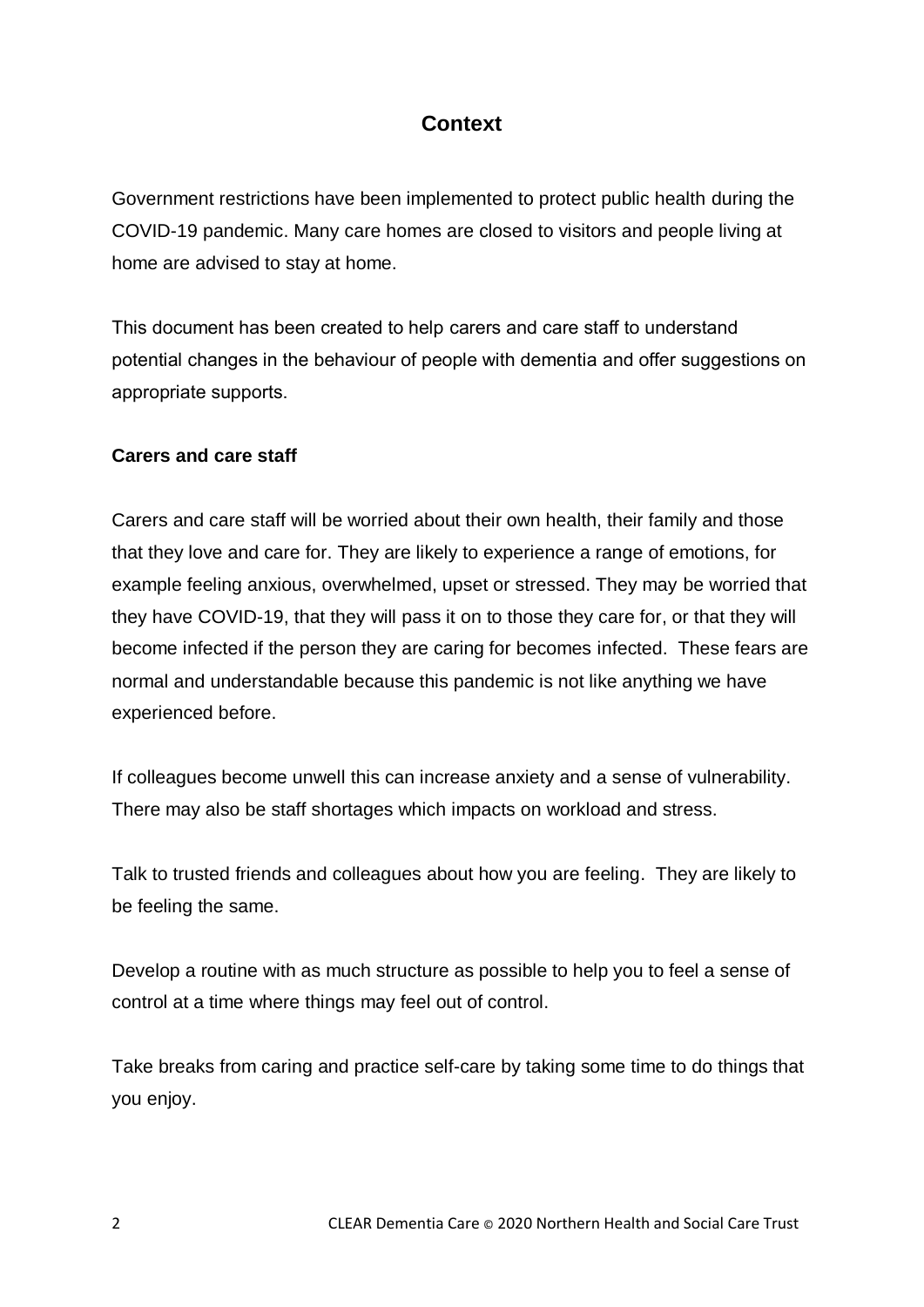#### **People with dementia**

There will be a significant change in routine for people living with dementia. People they love are no longer able to visit and they may not have access to the activities that they enjoy which provide meaningful occupation.

It is likely that there will be changes to staff who offer support if care staff who normally offer support become unwell or have less time to spend with the person if there are staff shortages.

This may result in fewer interactions for people with dementia. As a result, they could become bored and also anxious. They may not understand the need for physical distance, why changes in routine are happening or why the care staff that they have become familiar with are no longer there or less available.

The person with dementia will also pick up on the emotions of their carers. The anxiety that carers and care staff experience will also be experienced by the person with dementia

When we are worried our natural tendency is to be with the people we love and feel safe with to seek comfort and support. This support may be less available during this time of restricted visiting. The emotional reaction to the changes and lack of understanding may result in in behaviours which carers can find difficult to understand.

#### **Isolation for people with dementia**

There is a significant challenge for people with dementia who need to be isolated from others because they have COVID-19 or because others are infected. This affects both the person and also those who care for them and offer support.

The person may not understand that they need to stay in their room. They may be confused and also lonely. Purposeful, meaningful activity will reduce the distress and reduce their need to leave their room for company or occupation.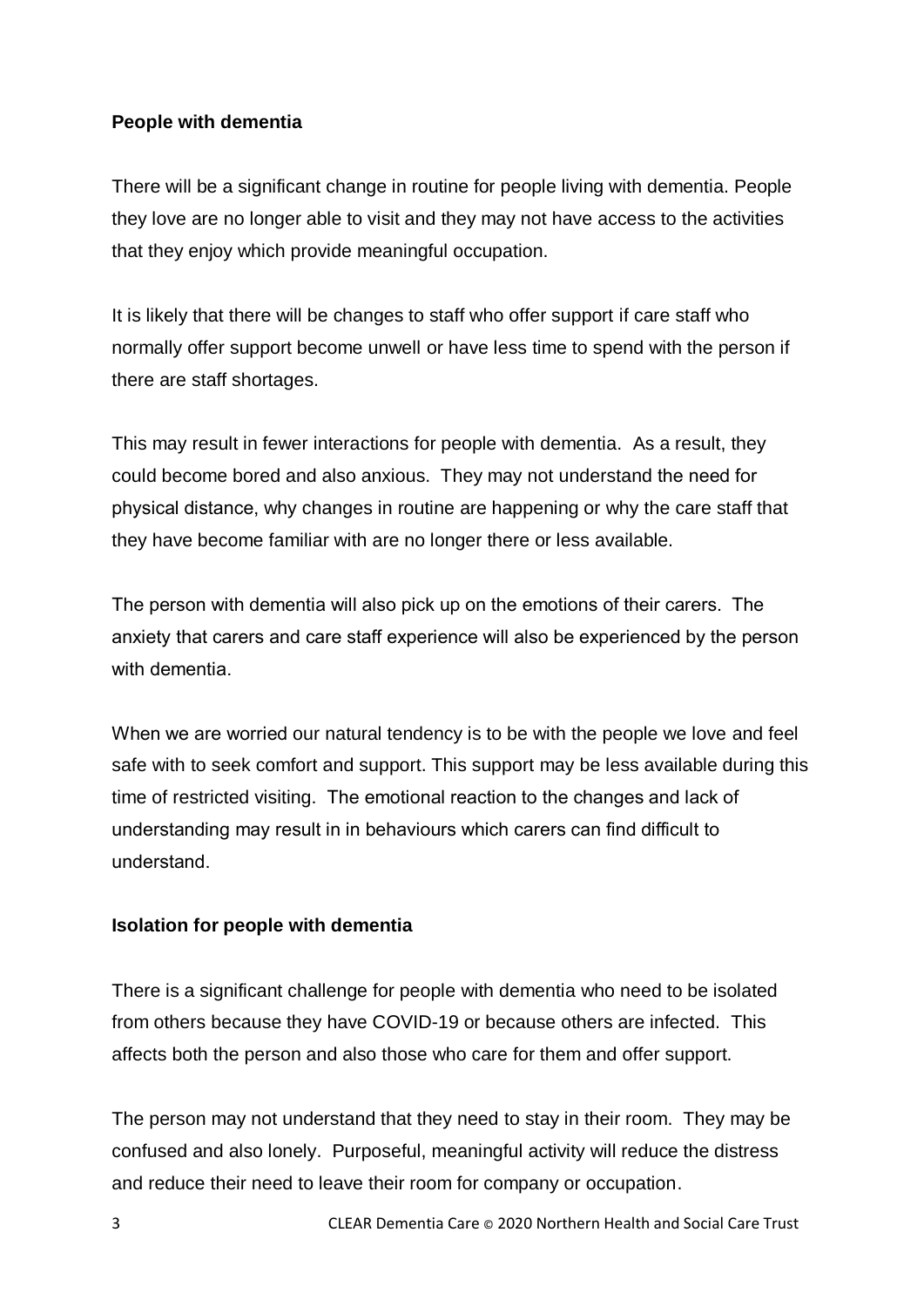#### **Meaningful Occupation**

Care staff are extremely busy and there is the risk that increased pressure and workload means that activities are reduced. Maintaining occupation and social connection is even more important during this time of increased stress for everyone. This does not mean that busy carers and care staff need to do more, but they may need to do things differently.

When we become bored we look for something to do. The same is true for a person with dementia. The challenge is the person with dementia may be unable to tell us what they want or need. If they are stopped by a carer when trying to find something to do, it could lead to behaviour that is interpreted as verbal or physical aggression.

#### **Impact of Personal Protective Equipment**

During the COVID-19 pandemic staff may need to wear protective equipment or masks. This could be frightening for the person with dementia. This also means that they may no longer recognise the carers or care staff that they are familiar with, who are offering support.

It may be helpful to laminate your name and a picture of your role attached to your clothing or on a string around your neck. This could be cleaned frequently.

If you are wearing a mask, the person will not be able to see you smiling and may find it more difficult to pick up on body language. Laminate a smiley face and attach this to your clothing or carry it with you. This may help the person to feel safer.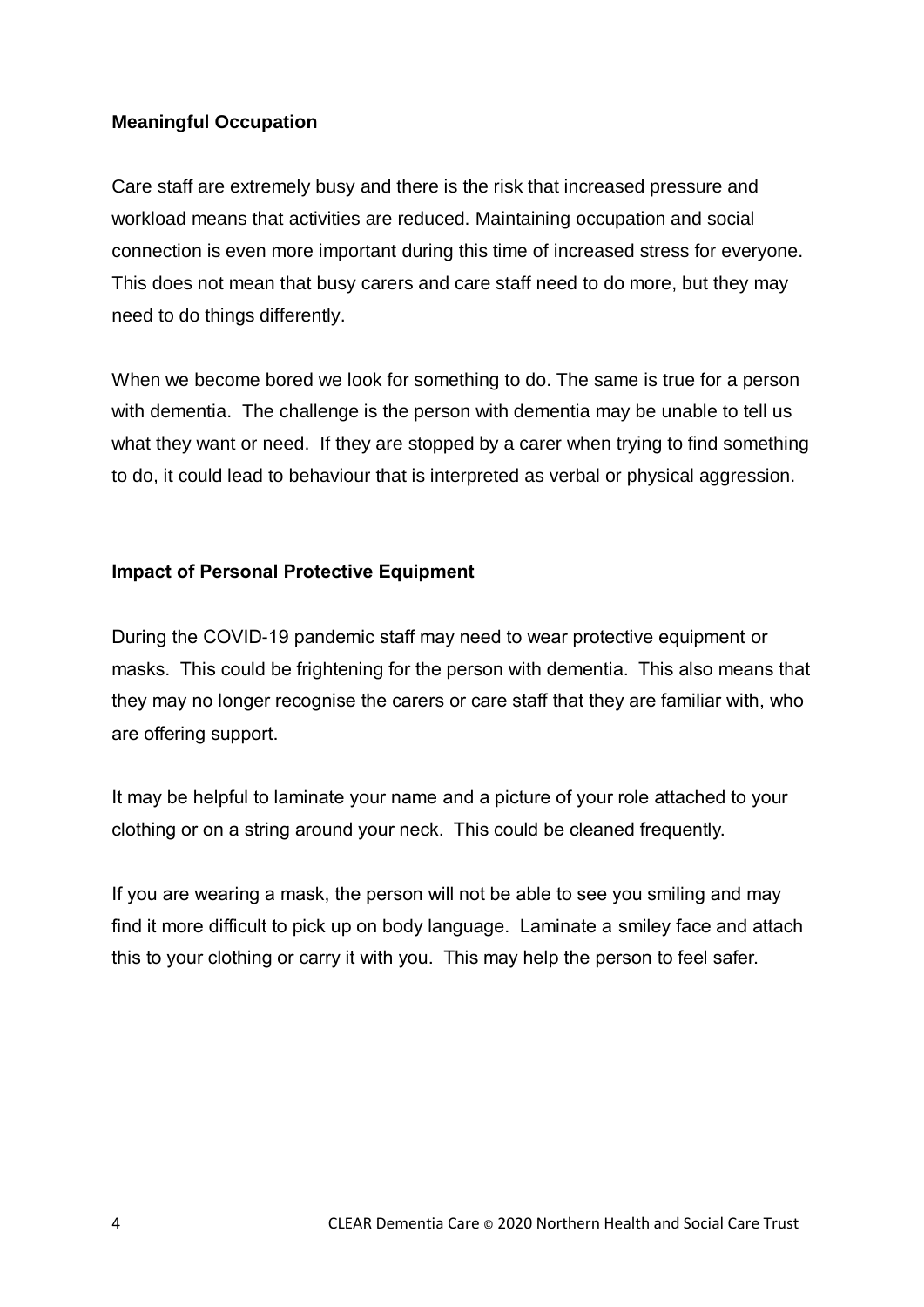# **Contents**

|                    | 1. Physical health                                 | 6                 |
|--------------------|----------------------------------------------------|-------------------|
|                    | 2. Understanding behaviour and offering support    | 7                 |
|                    | 3. Communication                                   | 8                 |
|                    | 4. Supporting meaningful occupation                | 9                 |
|                    | 5. Asking to go home                               | $12 \overline{ }$ |
|                    | 6. Attempting to leave home                        | 13                |
|                    | 7. Asking for family members or significant others | 14                |
|                    | 8. Personal care                                   | 15                |
|                    | 9. Walking                                         | 16                |
| 10. Sleep problems |                                                    | 17                |
|                    | 11. Anxiety                                        | 18                |
| 12. References     |                                                    | 19                |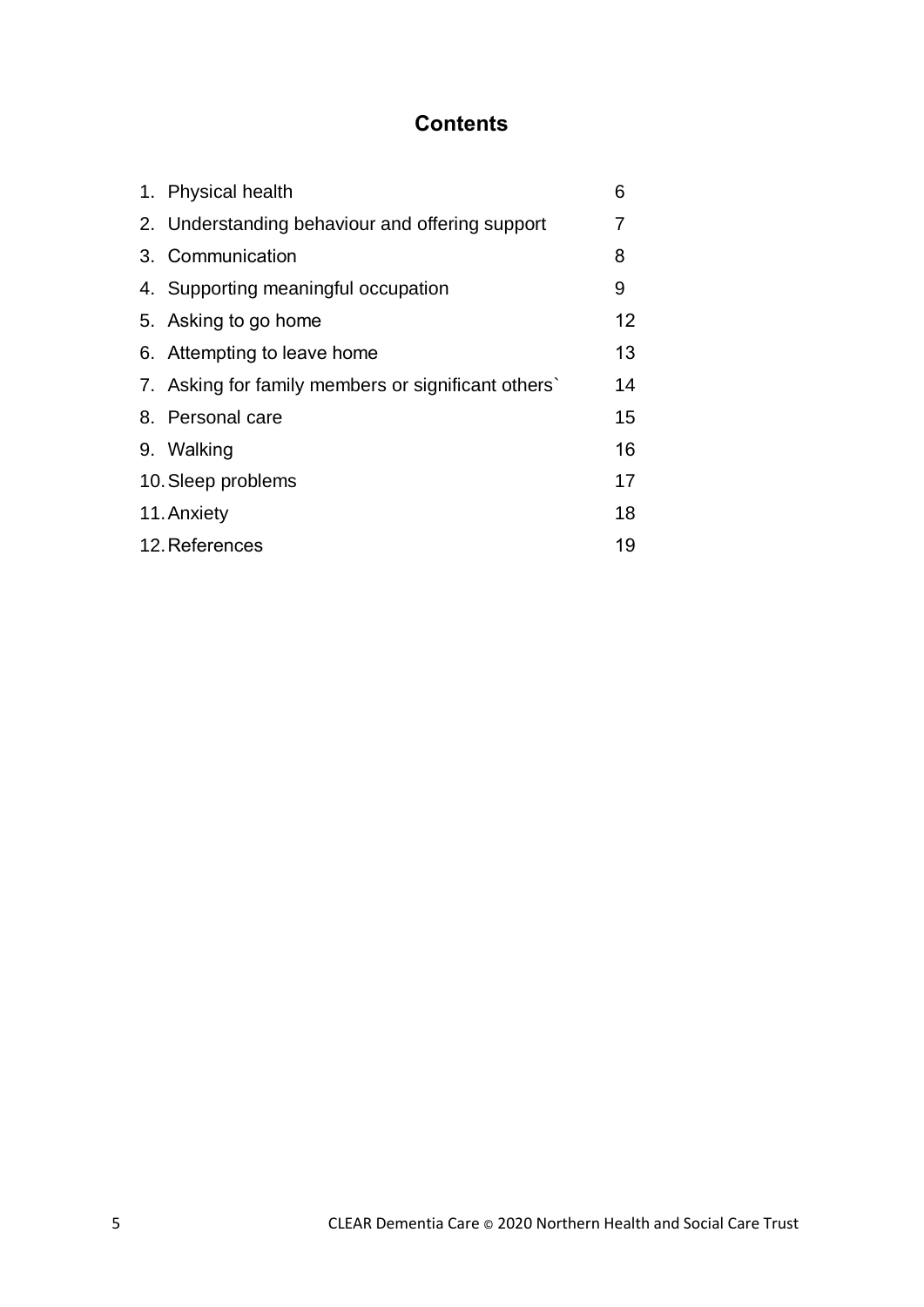## **Physical Health**

Changes in physical health contribute to changes in behaviour and emotional wellbeing. The following should be considered but this is not an exhaustive list.

- $\bullet$  Is the person in pain?
- Do they have an infection?
- Are they experiencing a delirium?
- Are they dehydrated?
- Are they constipated, incontinent or need to use the toilet?
- Do they wear glasses and hearing aid, are these up to date and working?
- Does their medication need to be reviewed?
- Do they have any long term health conditions which need to be reviewed?
- Are they hungry, thirsty, or too cold or hot?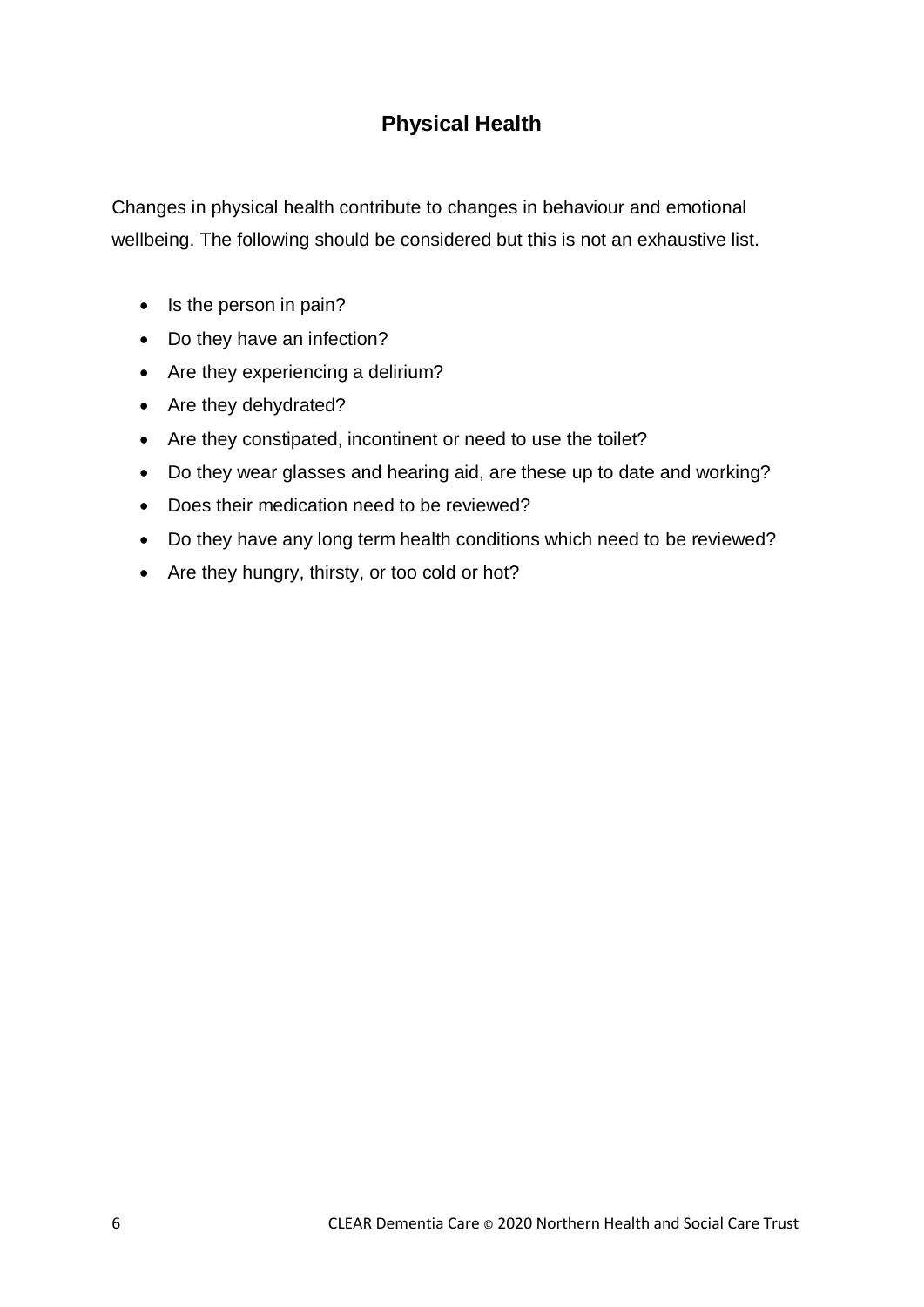## **Understanding behaviour and offering support**

All behaviour is a form of communication and is often driven by need. The challenge is that the person with dementia cannot always tell us what they need.

The following sections include examples of behaviours that the person may engage in and, at times, carers and care staff may not know how to respond.

In addition to using the suggestions on how to respond to the behaviour, it may also be helpful to look for patterns. Are there particular times in the day when the person engages in a specific behaviour?

Use CLEAR Dementia Care © (Duffy, 2016, 2019) Behaviour Record Charts to identify patterns in behaviour. If you know when a particular behaviour is likely to happen you can put strategies in place to support the person and meet their needs at these times.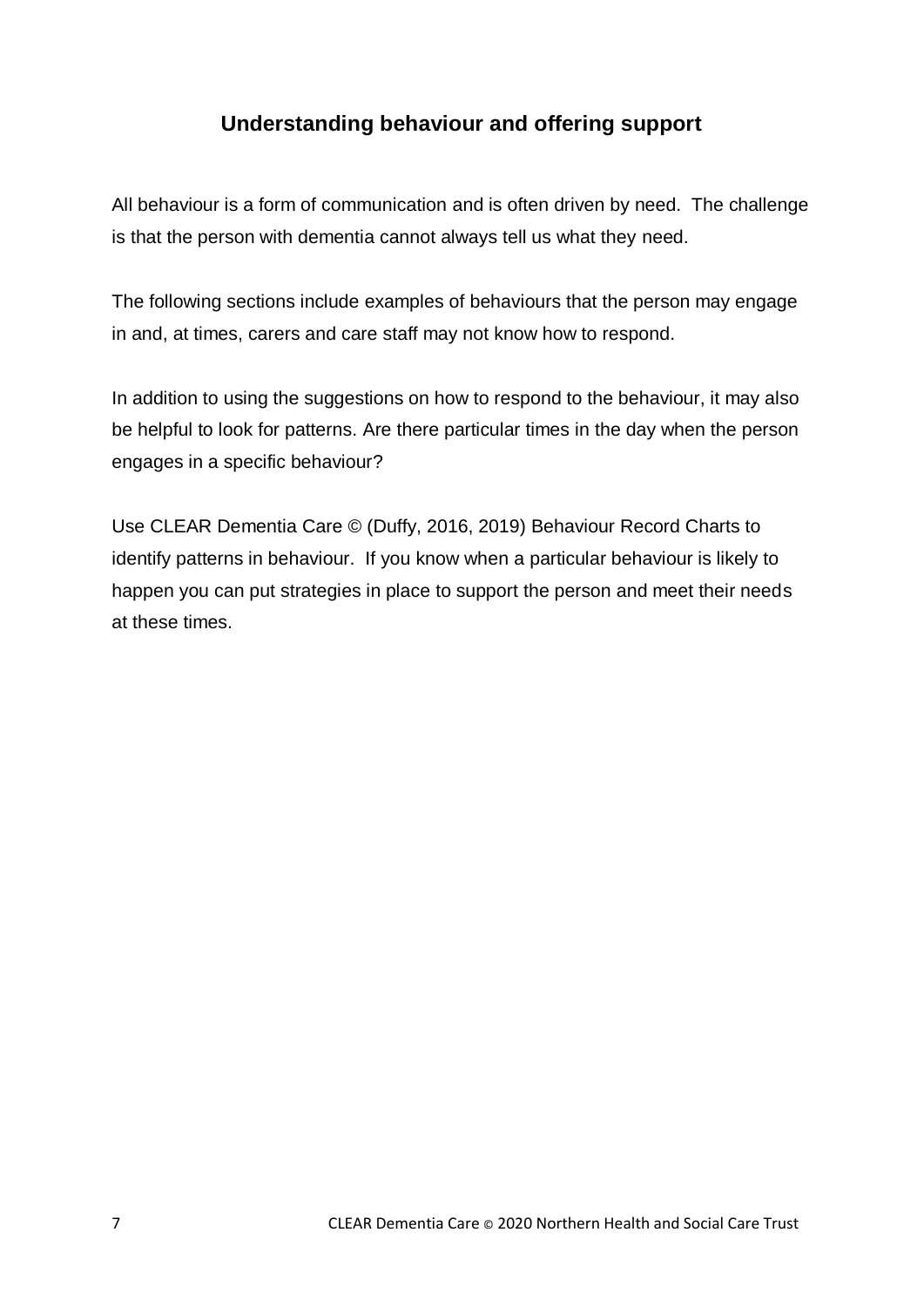## **Communication**

When talking about COVID-19 with residents, use communication cards to help you (see http://www.aphasiafriendly.co/covid-19-accessible-information.html)

The person with dementia is likely to mirror your mood and behaviour. Fear can be contagious. Try to remain calm, smile and remain positive when talking or offering support. Even if you are wearing a mask, the person can see the smile in your eyes.

- Every time you meet the person, say hello, tell them your name and what your role is. "Hello Sadie ……..It's Clare ………I'm the nurse"
- Show them your name, picture of your role and the smiley face if you have these.
- If the person wears a hearing aid or glasses make sure they are wearing them to help with communication.
- Use short, simple sentences.
- Give the person time to process what you have said and respond.
- Listen to what they are saying.
- Give positive instructions 'Shall we go here?' instead of 'Don't go there'.
- Their reasoning may be affected by dementia. Arguing, disagreeing or correcting may lead to frustration.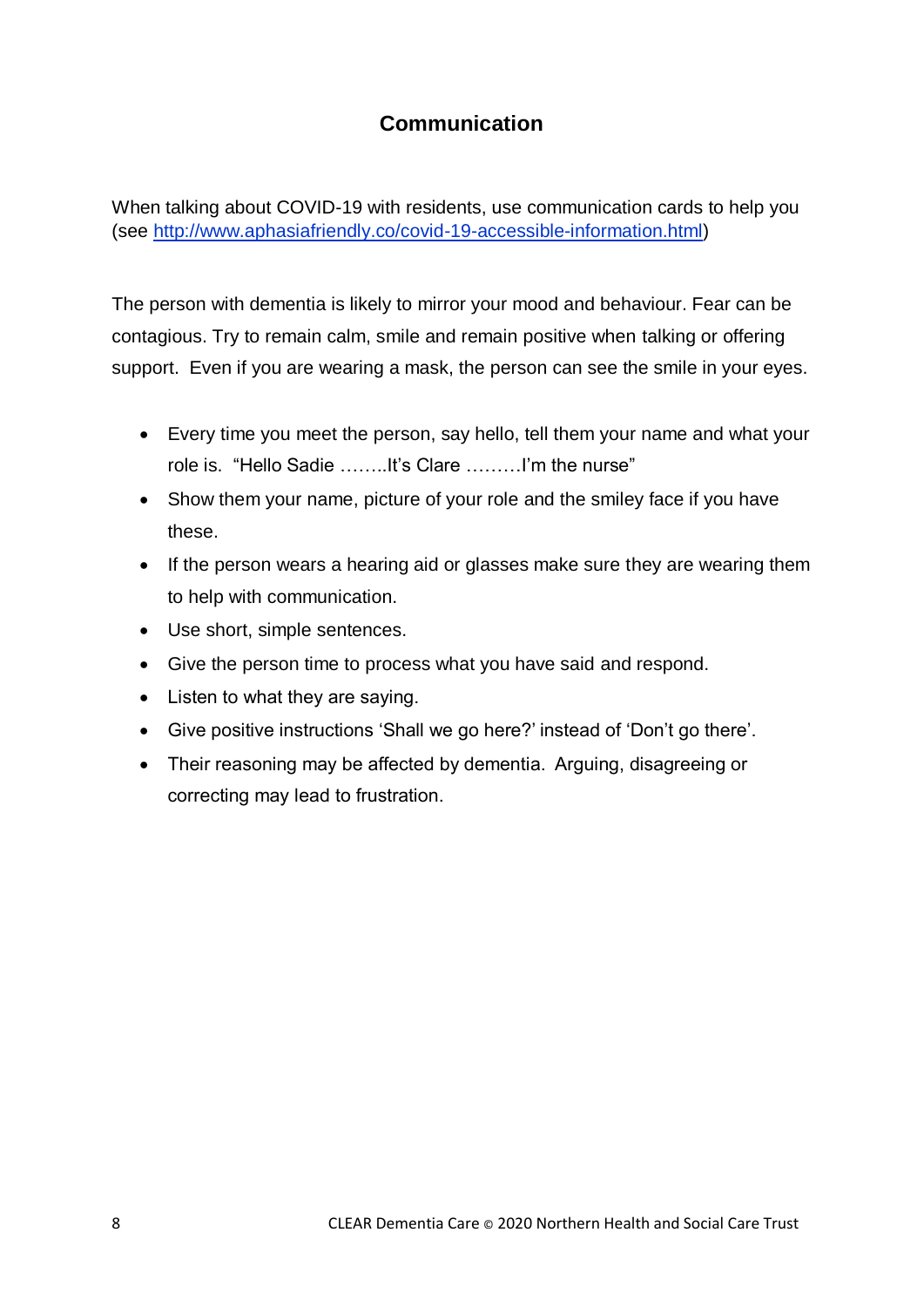## **Supporting Meaningful Occupation**

How we spend our day affects how we feel and how we behave.

Activity gives our day structure, occupies us and gives purpose and meaning to life.

- Continue to offer a predictable routine each day with a variety of activity to help provide a sense of safety and security.
- Write the daily plan on a white board that is in view. Tick off each activity when it has finished.
- Follow guidelines on hand washing and ensure activity items are thoroughly cleaned before and after use.
- Support the person to stay connected with family and friends as much as possible using Phone, WhatsApp call, video, audio note, Skype and Zoom apps.
- Ask the family to send letters, card, photographs, voice and video messages and support the person to access these at regular intervals.

In a care home, it may be helpful to offer more group activities. Maintaining guidelines for physical distance, if a group of residents are in the lounge engaged in an activity, this may free up time for the remaining staff to complete personal care tasks with other residents. If the residents are engaged they are less likely to seek staff.

Focus more on doing the activity rather than the end result. Support residents to watch if they don't want to take part. Below are examples of activities but this is not an exhaustive list:

- Most people enjoy singing and this has a positive impact on mood.
- Offer each resident a balloon to play with.
- Play skittles or bowls with a plastic ball, cleaned with disinfectant wipes between each person.
- Choose some objects and pictures or photographs of famous people and engage in reminiscence.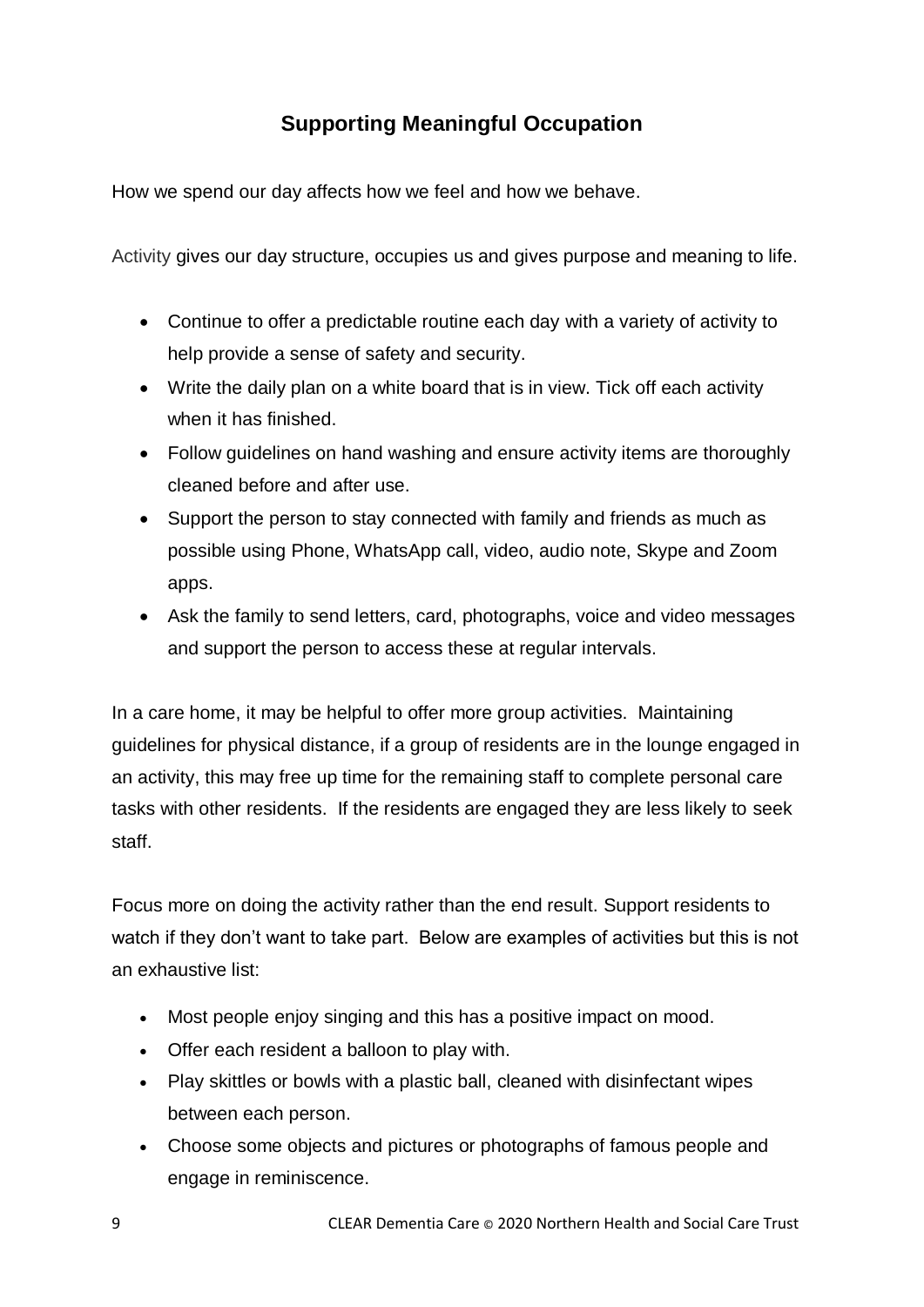- Recite proverbs and poems from childhood for reminiscence. Use a white board to help people remember the proverb or poem.
- Play music and ask residents to "name that song".
- Play a game of colour bingo.
- Paint, colour, draw or make cards.
- Set up a gardening station at a table.
- Offer some activities that do not require active participation, such as listening to music or watching TV, a short audio book.
- Steam concerts from YouTube.

Examples of other activities can be found at:

http://napa-activities.co.uk/membership/free-resources#things https://musicmemories.bbcrewind.co.uk https://www.rcot.co.uk/about-occupational-therapy/living-well-care-homes-2019 https://remarc.bbcreqind.co.uk

For people who are in self isolation, living at home or when individual activity is being supported in addition to the activities above:

- Check in with the person frequently to see how they are and engage in brief conversation.
- The person may need help to start an activity.
- Try a range of activities to see what they enjoy doing.
- Try to create a rummage box.
- Offer colouring or puzzles on paper or on a tablet or computer.
- Involve the person in tidying, cleaning or sorting cupboards in their room where possible.
- Offer photographs, pictures, books and magazines.
- Support the person to go outside for a walk if possible.

There are different views on the use of dolls and children's toys. If used in the right way, a doll or a soft toy can meet the needs for comfort and attachment and give the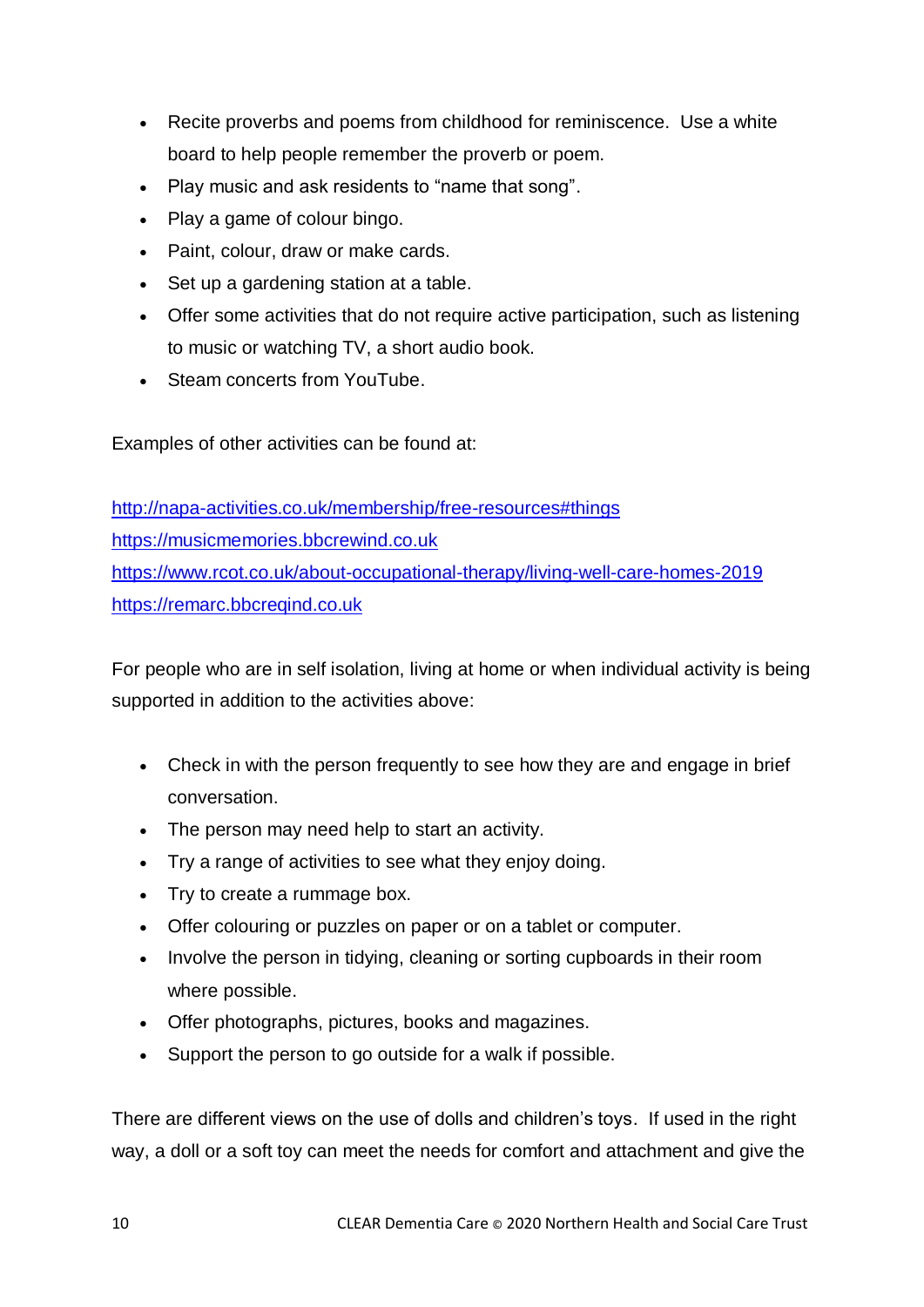person the opportunity to nurture and protect. This may be of particular benefit when the opportunity for engagement with family and friends is not possible.

A doll or soft toy can also provide the opportunity to increase communication between the person and their carers.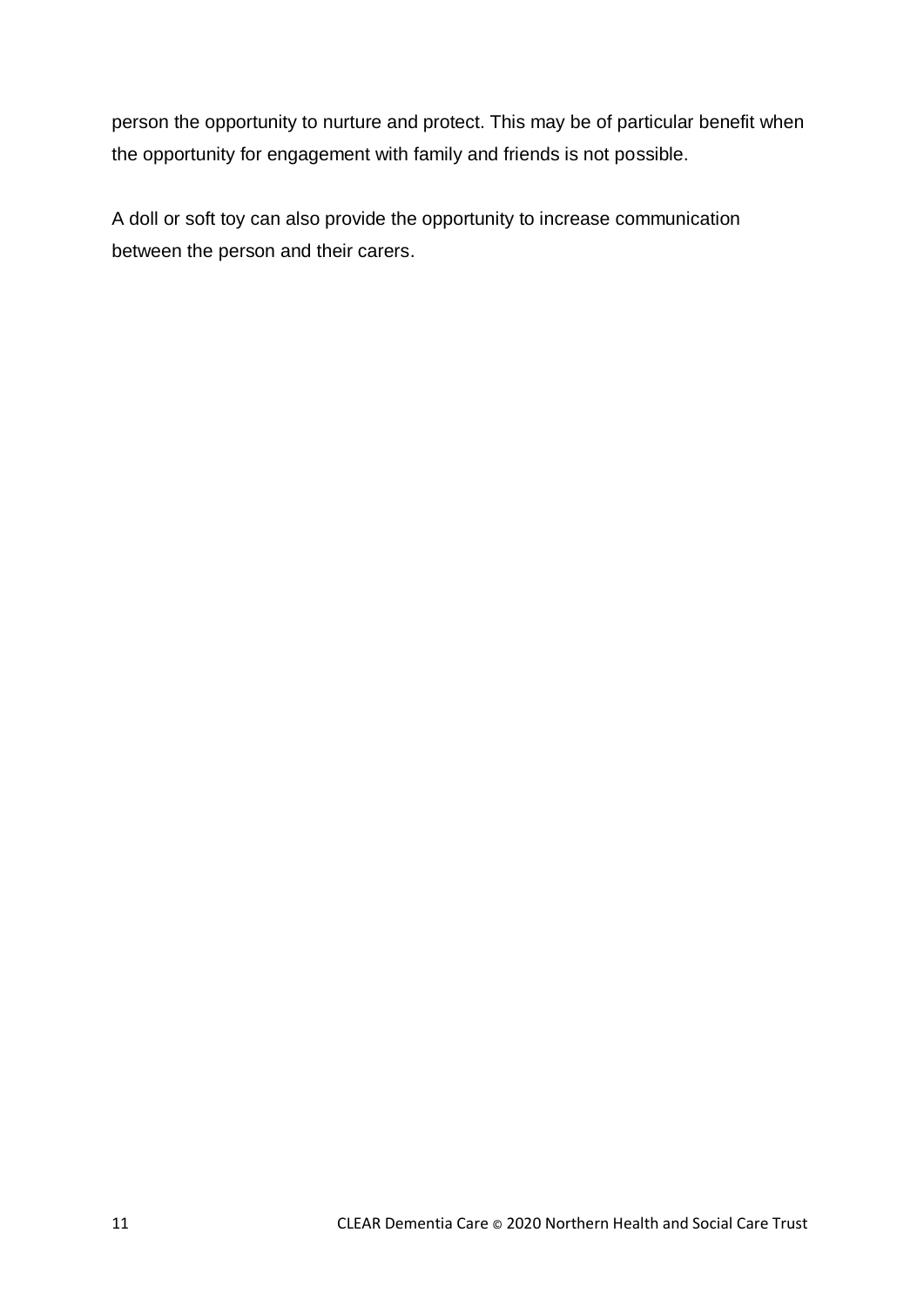## **Asking to go home**

The person may not recognise the people or things around them as familiar. They may be confused and anxious about where they are.

Home is not just a building. It's a feeling of safety and security, and the people and memories associated with the building.

When someone asks to go home they are looking for the feelings of comfort, safety and security that home brings. If family and other familiar people are not visiting or there are changes in staff, the person may experience this even more.

- Telling the person that they are at home may add to their confusion and distress.
- Ask if they are missing their son/daughter/husband/wife/significant other.
- Engage them in conversation about that person.
- Support them to look at photographs if available. This may help the person to experience familiarity, connection and feel safe and secure.
- If possible, ensure there are personal objects and photographs in their room.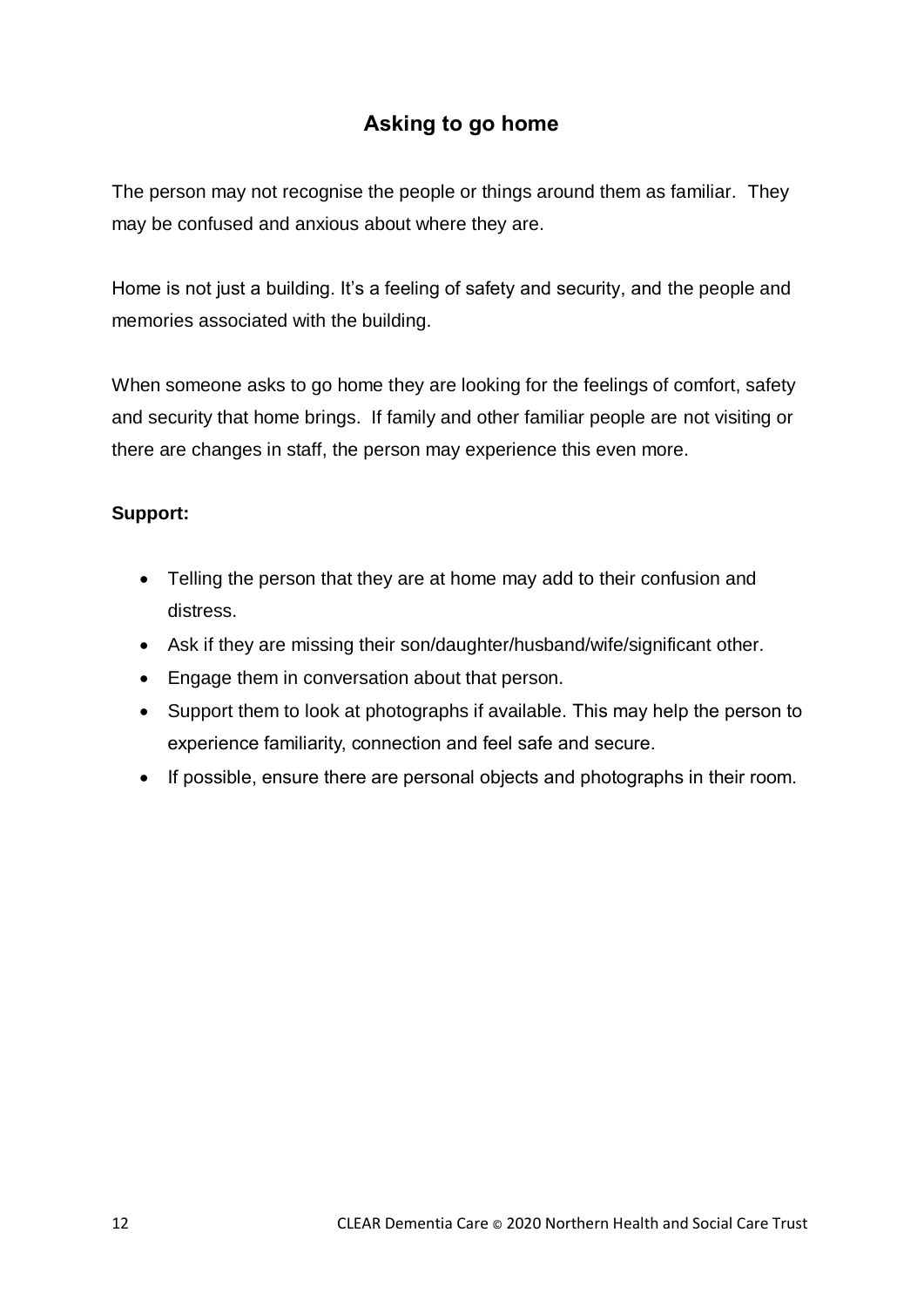## **Attempting to leave home**

The person may not recognise where they are and want to go home. They may believe they have somewhere important to be, for example going to work or collecting children from school.

They may miss and worry about family members or significant others, especially as they have not been able to visit.

If they are prevented from leaving, they will worry about what will happen and their level of distress will escalate.

- Asking the person to come and sit down or telling them they cannot leave is unlikely to help.
- Find out where the person wants to go.
- Acknowledge how they might be feeling, for example, "You're worried about your children ……Let's see if we can find out where they are"
- As you walk with them, ask them to help you to do something.
- Purposeful activity will reduce the person's need to leave.
- If the person is asking about their children or family they may be missing them. Support them to look at photographs of family if available.
- If the person is asking to go to work, tell them that they do not have to go to work today but you need them to help you with a job around the home.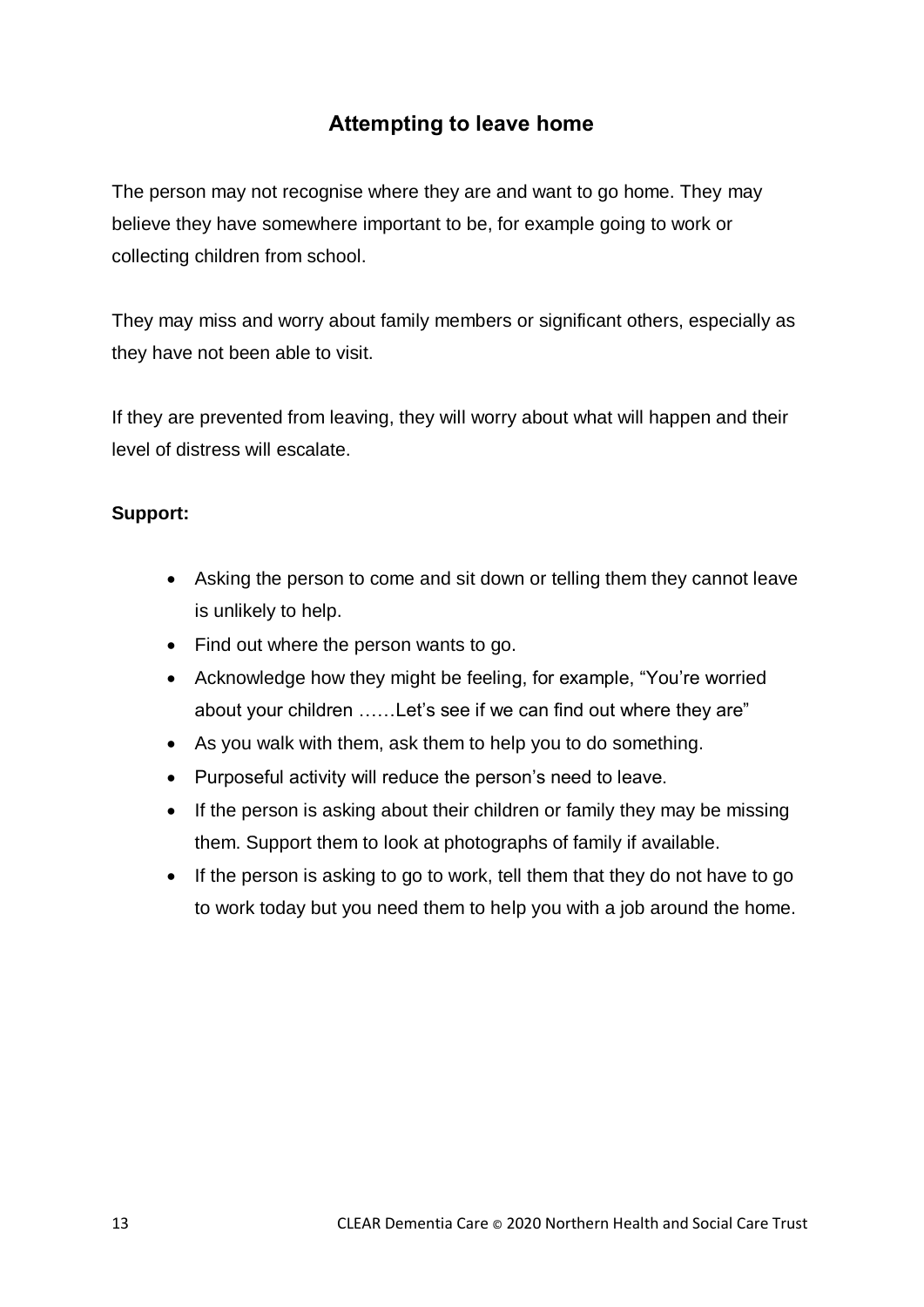## **Asking for family members or significant others**

A person with dementia may have a poor concept of time and feel like they haven't seen family members for a long time. This will be even more difficult during a time when family cannot visit. Where possible, maintain contact by phone, or video calls.

When they ask about someone it means they are thinking about that person and may be missing them.

Sometimes residents ask for dead family members and it can be difficult to know what to say. They may not remember that they have died, even if they attended the funeral.

- Ask if they are missing that person.
- Tell them when the person last visited. Explain where the person is now, for example, home or at work.
- Spend time reading the letters and cards, listening to voice messages or watching video messages if family and friends have sent these.
- Look at photographs of family and friends and engage in conversation about them. Help the person to focus on happy memories and good times.
- If appropriate, explain that family/friends cannot visit because of the COVID-19. Use communication cards from http://www.aphasiafriendly.co/covid-19 accessible-information.html\_to help.
- If the person is occupied with activity they are less likely to become distressed.
- When a person asks about a dead relative, do not give them inconsistent messages. Remind them that the person has died. Tell them you understand it is a sad time and you know they are missing the person.
- If telling the truth causes significant ongoing distress, do not continue to remind them that the person has died.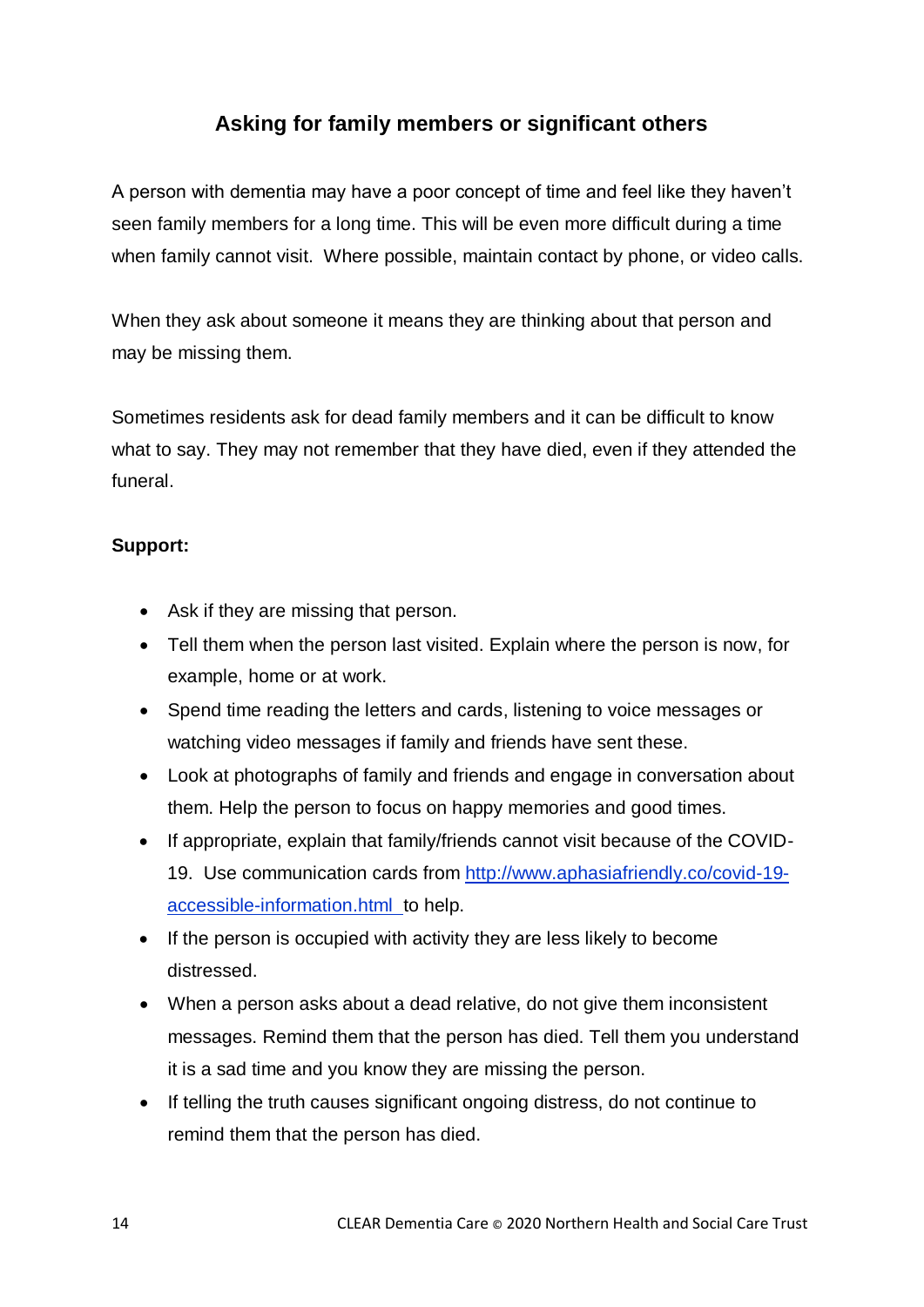### **Personal care**

Because of their dementia, the person may not be aware that they need support with personal care and they may be confused and frightened about what is happening.

They may not know who you are or why you are in their personal space. They may be less likely to recognise you if you are wearing a mask. Strangers do not normally come into our bedroom and remove our clothing.

The person may feel embarrassed, cold or in pain.

They may behave in a way to defend themselves from what they perceive as an assault or to stop you from moving them and causing pain. This may be perceived as aggression.

- Say hello and tell the person who you are. Give them time to process what you have said and respond.
- If being supported by multiple carers, only one person should talk at a time.
- Hold out your hand and say "Shall I help you to get out of bed?" or "Shall I help you to get dressed?"
- Provide visual cues about what is happening. For example, show them the towel and face cloth.
- Support with upper body washing/dressing before moving onto the lower half.
- Encourage the person to be as independent as possible, for example, give them the cloth to wash their face and support them to choose an outfit.
- Slow the pace. If the person declines, give them time.
- Engage in conversation using short sentences to help them to feel safe.
- Keep the person covered as much as possible to keep them warm, protect their dignity and reduce potential embarrassment and distress.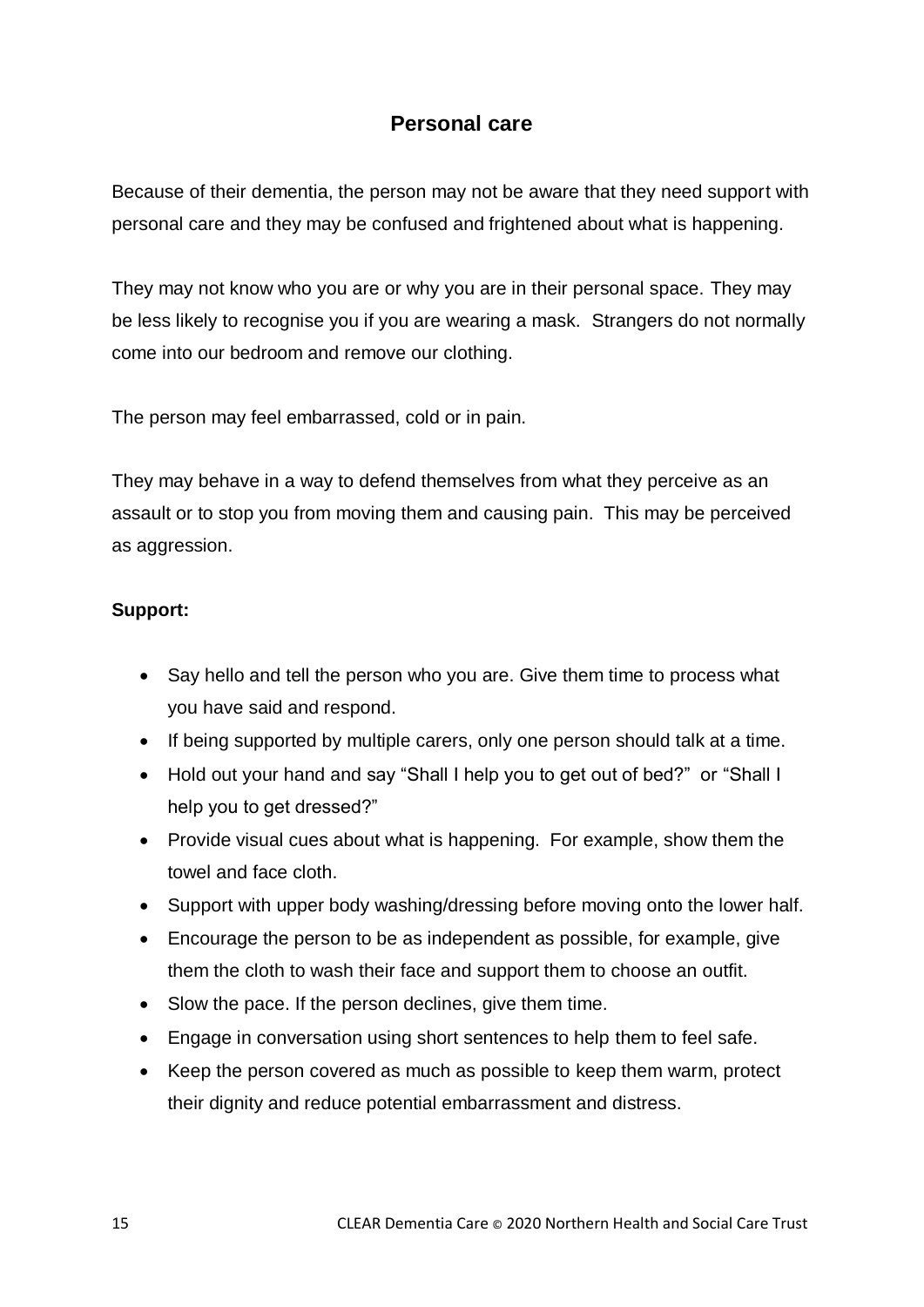## **Walking**

When a person walks (sometimes referred to as wandering or pacing) they are either going somewhere, looking for someone, wanting to do something or simply want to get some exercise.

If a person sits in the same location for a period of time with no activity to engage them, they are likely to become bored, get up, walk and seek something to do. This will be more likely if the person has to stay in their room because of the need to selfisolate.

- When you see someone walking, ask them if there is something they need. If they cannot use language, pictures may help.
- Try activities that may be related to previous jobs, roles, routines and things they enjoyed doing.
- Be aware of the person's ability to attend and engage with the activity. They may need help to get started and the activity will need to be changed at times to reduce boredom.
- $\bullet$  If possible go for a walk with them.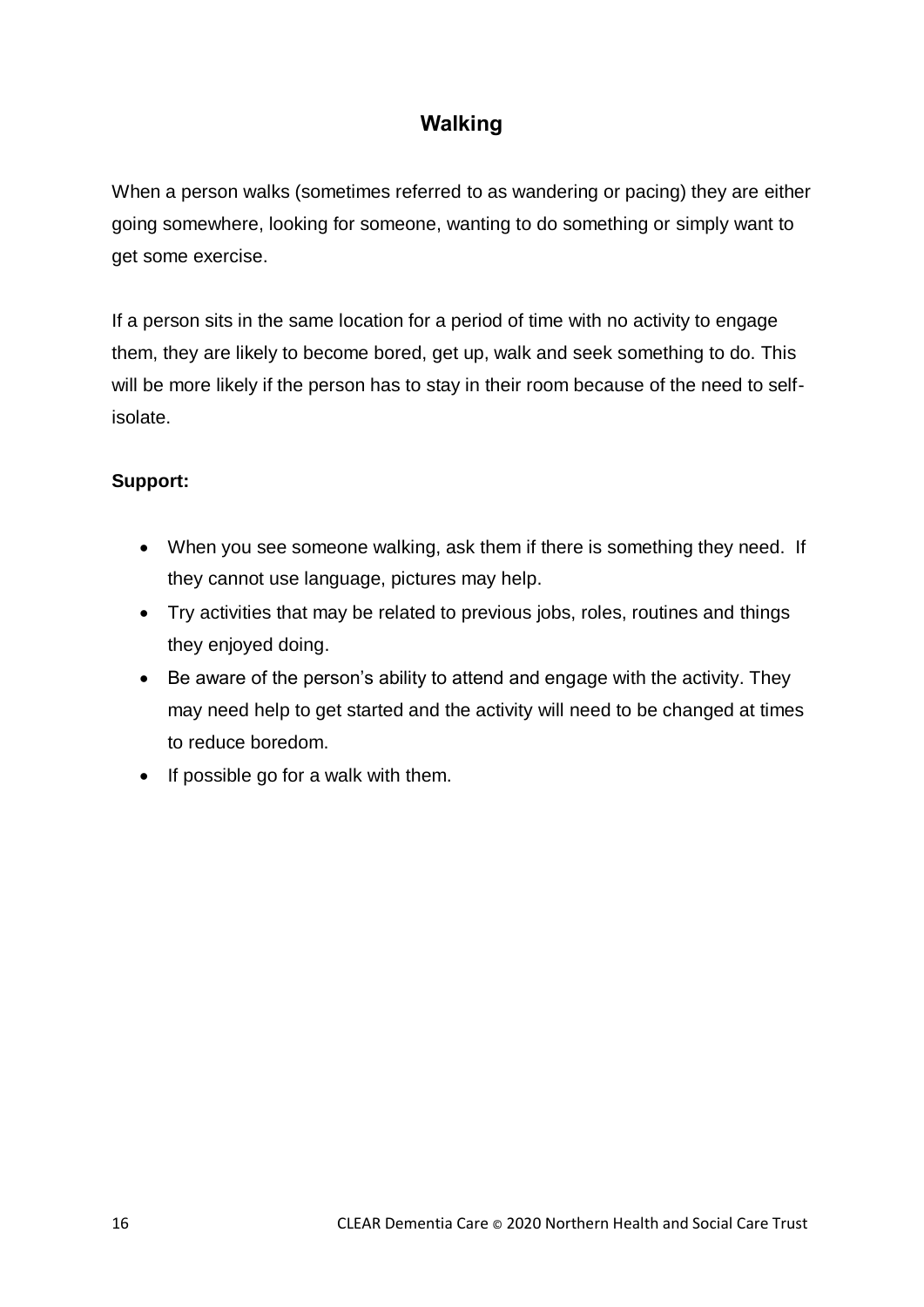## **Sleep problems**

Dementia can cause disruption of the sleep wake cycle. The person may fall asleep easily during the day but find it difficult to get to sleep at night. They may waken during the night or find it difficult to get back to sleep.

The person may get up in the night believing it is day time. They may dress for work, not remembering that they no longer work.

They may experience vivid dreams, nightmares or hallucinations, particularly in Lewy body dementia. Delirium, physical health problems and pain may also contribute.

- Assess for physical health changes which may be disrupting sleep.
- Orientate the person to the time throughout the day.
- Reduce daytime naps and avoid caffeine in the evening.
- Ensure there is good light during the day and it is sufficiently dark at night.
- Ensure the person's bedroom is not too cold or not too hot.
- Ensure their bed is suitable and they have comfortable night wear.
- If there is a risk of falls it may be appropriate to use a device to alert that the person is up.
- If the person experiences vivid dreams, nightmares or hallucinations at night, listen to them and provide reassurance.
- It can sometimes help to support the person out of their room for a short time before supporting back to bed.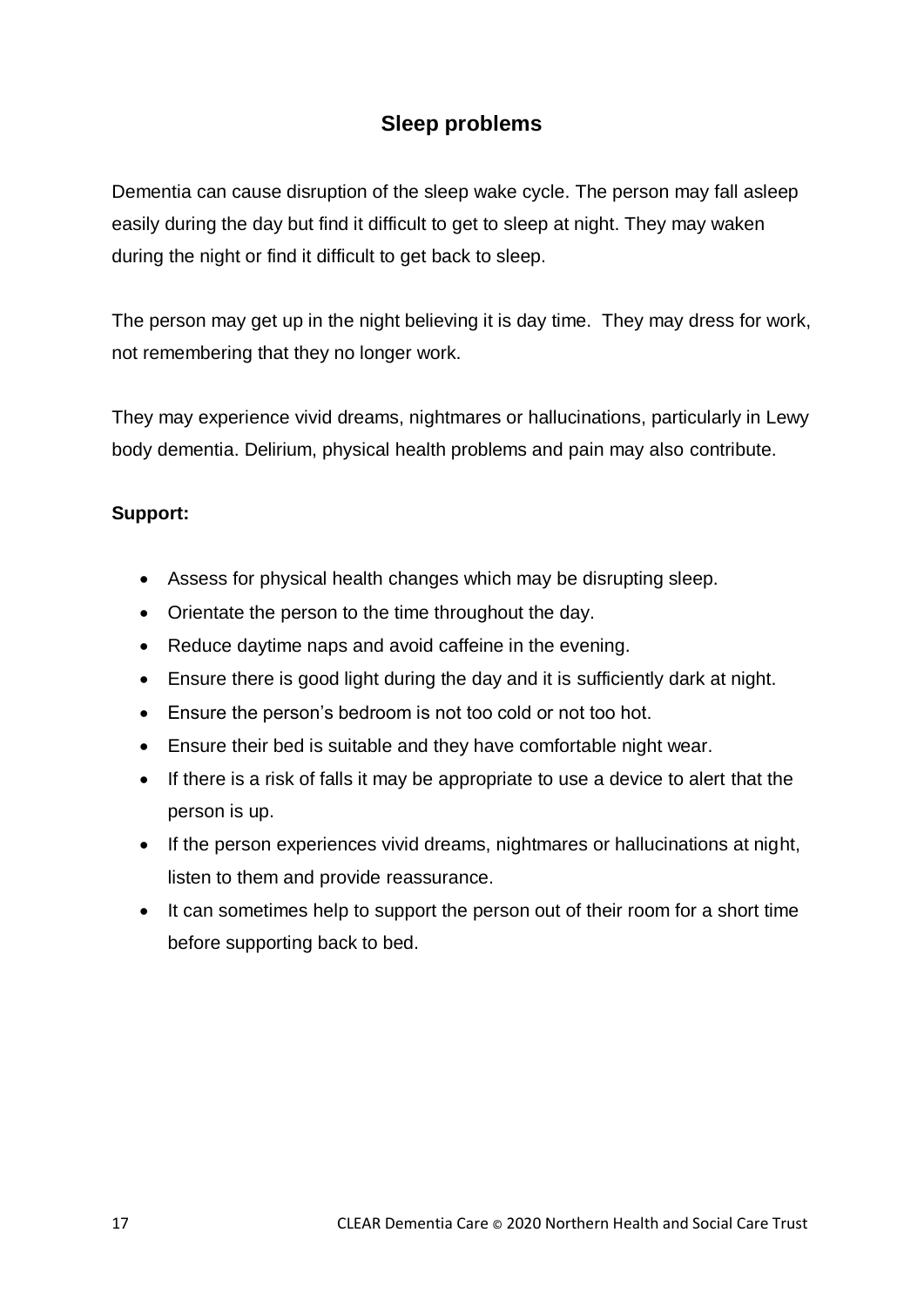## **Anxiety**

Anxiety is an understandable response to the daily stress and distress the person experiences as they try to make sense of the world around them and meet their needs. Their anxiety may escalate during the COVID-19 pandemic as the person knows that something is wrong and is missing their usual routine and visitors.

Anxiety can make someone feel upset, irritable, cause difficulty concentrating and sleeping, cause them to sweat, feel dizzy and experience heart palpitations or panic attacks.

The person may seek frequent reassurance from carers, other residents or care staff.

- Telling someone not to worry or calm down usually doesn't help.
- Support the person to a quieter area if they are distressed.
- Talk to the person and ask them what is upsetting them. Acknowledge how they feel, for example "It sounds like you are feeling worried."
- A person with dementia may mirror and reflect your mood and behaviour. If you appear anxious, this may cause the person to feel even more anxious.
- Be patient with the person. A warm, positive and friendly approach will help.